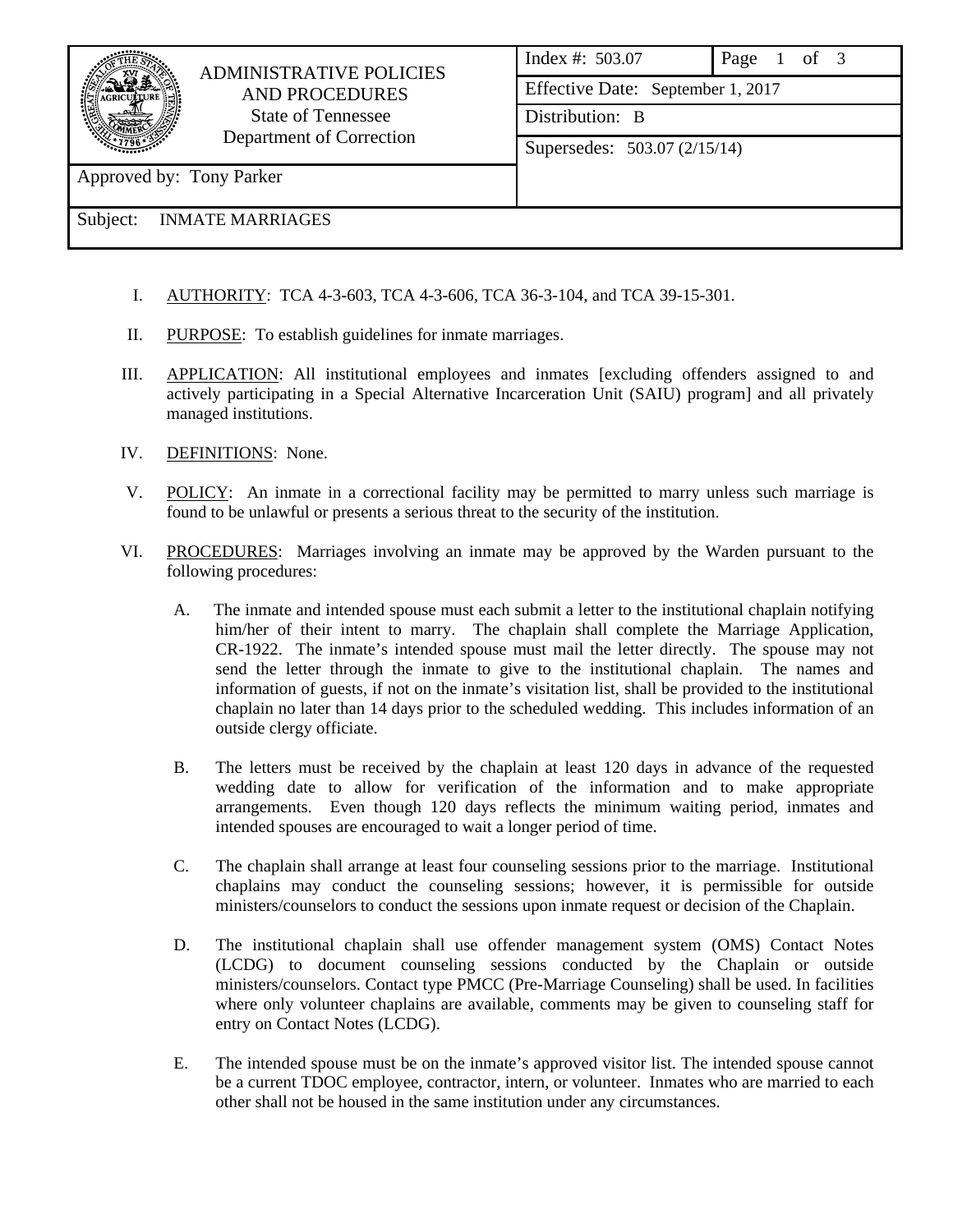Subject: INMATE MARRIAGES

- F**.** Inmates shall not marry while on furlough without prior approval by the Warden. Such approval shall be obtained through the procedures outlined above and documented on Contact Notes (LCDG)
- G. Prior to the wedding:
	- 1. The chaplain/counselor will:
		- a. Provide the Tennessee criminal history of the inmate to the intended spouse and discuss sentencing and release with both parties
		- b. Review institutional guidelines for the marriage services
	- 2. The inmate shall prepare and have notarized a statement containing his/her name, age, current address, and the name and address of his/her next of kin or legal guardian. The inmate's intended spouse will need to take this notarized statement to the appropriate court clerk when applying for the marriage license.
- H. If the inmate is transferred during the waiting period, the previously approved date of the marriage shall remain in effect.
- I. The Warden shall develop procedures covering marriage ceremonies consistent with the security needs of the institution. At a minimum, these procedures shall be available to the inmate population and include provisions concerning:
	- 1. Permissible locations within the institution for the ceremony
	- 2. Application procedures for ceremony
	- 3. A brief special visit not to exceed one hour following the ceremony. The visit will be closely supervised by a staff member(s) in the same manner as routine visitation.
- J. Wedding Ceremony
	- 1. The wedding ceremony shall consist of the inmate and intended spouse only. The warden may approve a maximum of four guests from outside of the institution; however, they must be immediate family of either party.
	- 2. The inmate is required to wear the standard prison issue uniform.
- K. There shall be no provision for items to be brought to the facility for the ceremony, i.e. cake, drinks, non-alcoholic or alcoholic, camera, bouquet, etc. and there will be no reception permitted.
- L. It shall be the sole responsibility of the inmate's intended spouse to arrange and pay for all marriage counseling fees, wedding ceremony officiate fees, and licenses. There shall be no fees paid to the institutional chaplain and/or institution for services rendered. No free-world money may be brought into the institution during the pre-marital session**s** or wedding.
- VII. ACA STANDARDS: 4-4428 and 4-4435.
- VIII. EXPIRATION DATE: September 1, 2020.